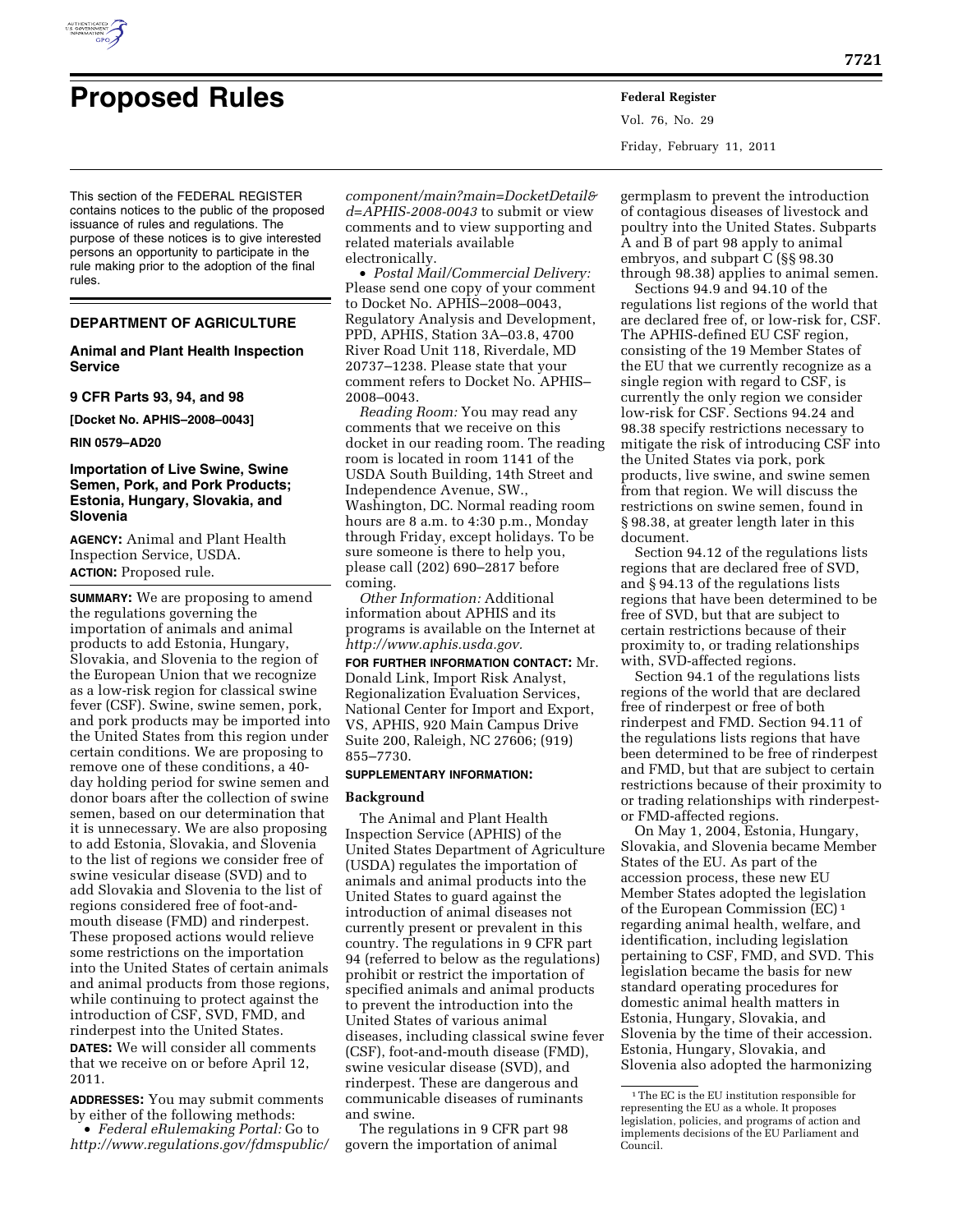EC legislation regarding sanitary measures applicable to import and trade in live animals and animal products.

Prior to joining the EU in 2004, the Government of Slovakia requested APHIS to evaluate its animal health status with respect to CSF in 1997, to SVD in 2001, and to FMD and rinderpest in 2002. Likewise, the Government of Hungary requested that APHIS evaluate its animal health status with respect to CSF in 2001. After joining the EU, the Government of Estonia made a similar request with respect to CSF and SVD in 2005, and, that same year, the Government of Slovenia made a request for APHIS to evaluate its animal health status with respect to CSF, SVD, FMD, and rinderpest. APHIS had previously listed Estonia as free of FMD and rinderpest in a final rule published in the **Federal Register** on May 30, 2002 (67 FR 37663– 37664, Docket No. 01–041–2), and had listed Hungary as free of FMD and rinderpest in a final rule published in the **Federal Register** on June 1, 1994 (59 FR 28216–28218, Docket No. 93–172–2), and SVD in a final rule published in the **Federal Register** on August 2, 1973 (38 FR 20610–20611).

## *Summary of Proposed Changes*

In this document, we are proposing to add Estonia, Hungary, Slovakia, and Slovenia to the APHIS-defined EU CSF region. We are also proposing to remove one of the conditions pertaining to the importation of swine semen from that region. With the exception of semen collected from swine in Denmark, Finland, the Republic of Ireland, Sweden, or the United Kingdom, we require that, before swine semen may be exported to the United States, the semen and donor boars be held at the semen collection center for at least 40 days following collection of the semen, and, along with all other swine at the semen collection center, exhibit no clinical signs of CSF. For reasons discussed later in this document, we have determined that this requirement is unnecessary.

We are also proposing to add Estonia, Slovakia, and Slovenia to the list of regions recognized as free of SVD, and to the list of SVD-free regions whose exports of pork and pork products to the United States are subject to certain restrictions to prevent the introduction of SVD into this country.

Additionally, we are proposing to add Slovakia and Slovenia to the list of regions recognized as free of FMD and rinderpest. We are also proposing to add Slovakia and Slovenia to the list of FMD and rinderpest-free regions whose exports of ruminant and swine meat and products to the United States are subject

to certain restrictions to prevent the introduction of FMD and rinderpest into this country.

As part of our evaluation of their disease status, APHIS identified the smallest administrative units (AUs) within each of these EU Member States that we would consider designating as regions in the event of future animal disease outbreaks. *See* the discussion of these AUs under the section titled ''Administrative Units.''

## *The Low-Risk CSF Region in the EU; History*

Before discussing our assessments of the animal health status of Estonia, Hungary, Slovakia, and Slovenia with regard to CSF and other diseases, and our determination that Estonia, Hungary, Slovakia, and Slovenia can be added to the APHIS-defined EU CSF region, we consider it helpful to explain how the region came about and how countries were added to that region. Later in this document, we will discuss under what conditions swine semen may currently be imported into the United States from that region, in order to provide context for the provision that we are proposing to remove from those requirements.

Traditionally, we have recognized countries either as affected with CSF or free of CSF. Pork and pork products from a country affected with CSF could be imported into the United States only after meeting rigorous processing and certification requirements; live swine, with a few, limited exceptions, could not be imported into the United States from such countries. Conversely, swine, pork, pork products, and semen from countries that we considered free of CSF could be imported into the United States under certain conditions.

In 1999, we prepared a risk analysis, titled ''Biological Risk Analysis: Risk assessment and management options for imports of swine and swine products from the European Union—June 2, 1999,'' in response to a request from the EC that we recognize a region of 10 EU Member States as free of CSF. That analysis, along with another, supplemental risk analysis, "Risk Analysis for Importation of Classical Swine Fever Virus in Swine and Swine Products from the European Union— December 2000,'' took into consideration the CSF history of the 10 Member States in the EC's request, the CSF history of countries adjacent to this region, the veterinary infrastructure and policies of the region, and the historical volumes of imports into the United States of breeding swine, swine semen, pork, and pork products from the region. Moreover, the analyses also took into

consideration the open borders among Member States of the EU, and the possibility of commingling of pork products from a CSF-free region and a CSF-affected region prior to their importation into the United States.

The analyses concluded that, because of this open-border policy, and because CSF was endemic in wild boar in several parts of the EU, it was likely that limited outbreaks of CSF would continue to occur in domestic swine in the region.

Based on the analyses, we decided that the unrestricted importation of swine, swine semen, pork, and pork products from the region could present a risk of introducing CSF into the United States. However, we also decided that this risk was low, and that the application of certain risk mitigation measures on the importation of these products would further reduce the risk of introduction of CSF into the United States. Therefore, we initiated a rulemaking that we finalized on April 7, 2003 (68 FR 16922–16941, Docket No. 98–090–5), to recognize a single region of 10 Member States or parts of Member States of the EU that we determined to present a low risk of introducing CSF into the United States.

In that rule, we mentioned that we considered the control mechanisms for CSF employed by the EU to be sufficient to mitigate any risk that continuing outbreaks of CSF in the EU could pose to swine, swine semen, pork, or pork products destined for export to the United States. We outlined these EUimposed mitigation measures, which included measures to prevent widespread exposure and establishment of the disease; specific mitigation measures, such as wildlife surveillance and epidemiological investigations; and contingency plans establishing proactive approaches to CSF control. In sum, we stated that we considered the EU as a whole to be homogeneous with regard to CSF risk, regardless of individual outbreaks within Member States.

Accordingly, in a rulemaking that we finalized on May 19, 2006 (71 FR 29061–29072, Docket No. 02–046–2), we recognized the EU–15.2 We considered the EU–15 to be those 15 Member States comprising the EU as of April 20, 2004: Austria, Belgium, Denmark, Finland, France, Germany, Greece, Italy, Luxembourg, the Netherlands, Portugal, Republic of Ireland, Spain, Sweden, and the United Kingdom (England, Scotland,

<sup>2</sup>To view this rule, go to *[http://](http://www.regulations.gov/fdmspublic/component/main?main=DocketDetail&d=APHIS-2005-0028)  [www.regulations.gov/fdmspublic/component/](http://www.regulations.gov/fdmspublic/component/main?main=DocketDetail&d=APHIS-2005-0028) [main?main=DocketDetail&d=APHIS-2005-0028.](http://www.regulations.gov/fdmspublic/component/main?main=DocketDetail&d=APHIS-2005-0028)*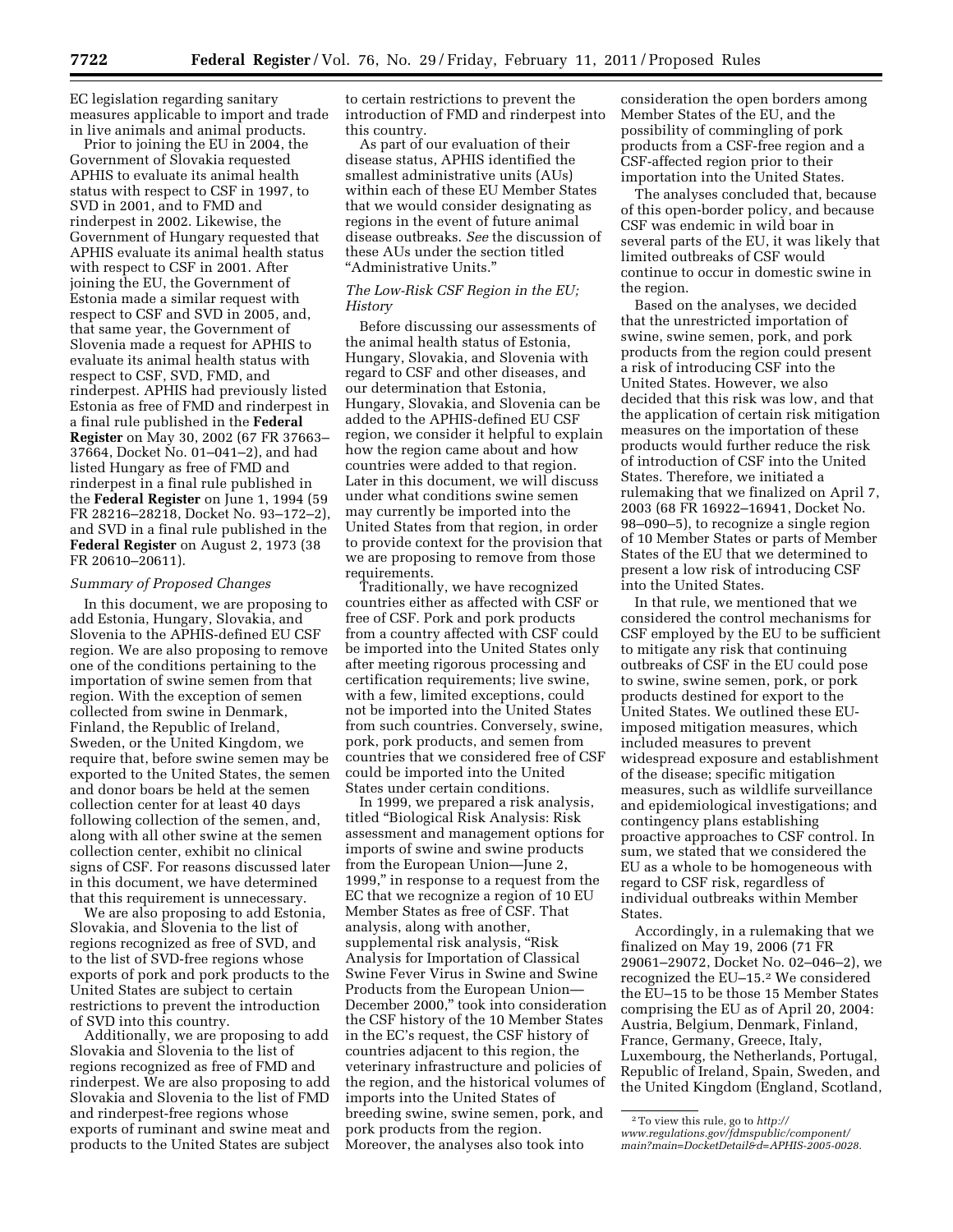Wales, the Isle of Man, and Northern Ireland).

Second, in recognition of the presence of CSF within the EU, and the possibility of future outbreaks of the disease, we also recognized ''restricted zones,'' or quarantined areas for CSF within the Member States of the EU–15. We defined a *restricted zone* in the regulations as ''An area, delineated by the relevant competent veterinary authorities of the region in which the area is located, that surrounds and includes the location of an outbreak of CSF in domestic swine or detection of the disease in wild boar, and from which the movement of domestic swine is prohibited.'' We stated that, once a restricted zone was established, a prohibition on the importation of swine and swine products from that region into the United States would be immediate, with no action required by APHIS.

Finally, on November 28, 2007, we issued a final rule (72 FR 67227–67233, Docket No. APHIS–2006–0106) 3 that amended the regulations to add the Czech Republic, Latvia, Lithuania, and Poland to the low-risk region for CSF. The rule also removed the term "EU-15" and added ''APHIS-defined EU CSF region'' in its place, since the addition of these countries had rendered the former term obsolete.

We will now discuss the analyses that have led us to propose to include Estonia, Hungary, Slovakia, and Slovenia in the EU CSF region, to conclude that Estonia, Slovakia, and Slovenia are free of SVD, and to conclude that Slovakia and Slovenia are free of FMD and rinderpest.

# *APHIS Evaluations Regarding the CSF and SVD Status of Estonia, the CSF Status of Hungary, and the CSF, SVD, FMD, and Rinderpest Statuses of Slovakia and Slovenia*

APHIS has conducted an evaluation regarding the CSF and SVD status of Estonia; an evaluation regarding the CSF status of Hungary; an evaluation regarding the CSF, SVD, FMD, and rinderpest status of Slovakia; and an evaluation regarding the CSF, SVD, FMD, and rinderpest status of Slovenia. The evaluations regarding Estonia and Slovakia were finalized in January 2011, the evaluation regarding Hungary in May 2009, and the evaluation regarding Slovenia in October 2007. Each evaluation may be viewed on the Regulations.gov Web site (*see*  **ADDRESSES** above for instructions for

accessing Regulations.gov). In the following paragraphs, we summarize our findings for each of the 11 factors set out in our procedures for requesting recognition of regions in 9 CFR 92.2 and summarize our risk considerations of these findings following our discussion of the factors.

# *Authority, Organization, and Veterinary Infrastructure*

As stated above, Estonia, Hungary, Slovakia, and Slovenia have adopted the legislation of the EC regarding animal health, welfare, and identification, as well as sanitary measures applicable to import and trade in live animals and animal products. At the time of accession, Commission Decisions and Regulations concerning CSF, SVD, and FMD became directly applicable in the new EU Member States, whereas Council Directives were implemented in national legislation. Our evaluations document that Estonia, Hungary, Slovakia, and Slovenia have, in fact, implemented these directives; this documentation was corroborated by site visits.

APHIS concludes that the official veterinary services of Estonia, Hungary, Slovakia, and Slovenia have sufficient legal authority, personnel, and financial resources to carry out animal health activities quickly and efficiently. The official offices are well-organized, with clear lines of command and reporting, as well as sufficient autonomy at the local level to carry out the tasks assigned. Internal and external auditing practices are adequate to monitor for compliance with the provisions of the pertinent animal health legislation.

## *Disease History*

*CSF:* The most recent outbreak of CSF in domestic swine in Estonia occurred in 1994. In Hungary, the most recent outbreak of CSF in domestic swine occurred in 1993. In Slovakia, the last outbreak of CSF in domestic swine occurred in 2008. In Slovenia, the last outbreak in domestic swine occurred in 1996.

In both Hungary and Slovakia, CSF is endemic within the wild boar population. We discuss this at greater length later in this document.

*SVD:* SVD has never been reported to have occurred in either Estonia or Slovenia. In 1972, there were 16 cases of SVD reported in Slovakia; in each case, the swine had been imported into the country.

*FMD:* FMD was last reported in Slovenia in 1968, and in Slovakia in 1973.

*Rinderpest:* Rinderpest was last reported in Slovakia in 1881, and in Slovenia in 1883; the countries are recognized by the World Organization for Animal Health (OIE) as being free of the disease.

# *Disease Status of Adjacent Regions*

*CSF:* Estonia is bordered by Latvia to the south and Russia to the east. APHIS considers Latvia to be a low-risk region for CSF. APHIS has not evaluated Russia for its CSF status. However, Russia has experienced multiple outbreaks of CSF in domestic swine since 1996, and had its most recent outbreak in 2010. It is worth noting, in this regard, that APHIS considers any country that we have not evaluated for CSF as having a status equivalent to that of a CSF-affected country.

The risk analysis for Estonia considers the occurrence of CSF in Russia to be a potential risk factor for the introduction of CSF into that country. However, no region in Russia that borders Estonia has reported a CSF outbreak since 2000, and adequate control measures appear to be in place to prevent the possible spread of the disease to Estonia. Therefore, the analysis concludes that the Russian regions adjacent to Estonia do not appear to pose a high risk as potential sources of CSF introduction.

Hungary shares borders with seven countries. Of these, four are EU Member States: Austria, Slovakia, Romania, and Slovenia. The remaining three—Croatia, Serbia and Montenegro, and Ukraine are EC-designated ''third countries,'' *i.e.,*  countries that are approved by the EC to export certain live animals and animal products to EU Member States because they meet certain animal health standards that are at least equivalent to those required of EU Member States. None of these three countries, however, is approved to export live swine, swine semen, pork, or pork products to the EU at this time.

APHIS considers Austria to be a lowrisk region for CSF. CSF has been enzootic, or persistently present, within Romania for the last few years, although it currently appears to be under control. Hungary continues to implement enhanced checks for forbidden pork products from Romania in passenger baggage at and near the Hungary/ Romania border. The CSF disease histories of Slovakia and Slovenia are discussed earlier in this document.

APHIS has not evaluated Croatia, Serbia and Montenegro, or Ukraine for their CSF status. Between July 2006 and April 2008, Croatia reported a series of outbreaks in its domestic swine population—129 occurrences in total, over 11 counties—with several occurring between 20 and 50 kilometers (approximately 12.4 to 31 miles) from

<sup>3</sup>To view this rule, go to *[http://www.regulations.](http://www.regulations.gov/fdmspublic/component/main?main=DocketDetail&d=APHIS-2006-0106) [gov/fdmspublic/component/main?main=Docket](http://www.regulations.gov/fdmspublic/component/main?main=DocketDetail&d=APHIS-2006-0106) [Detail&d=APHIS-2006-0106.](http://www.regulations.gov/fdmspublic/component/main?main=DocketDetail&d=APHIS-2006-0106)*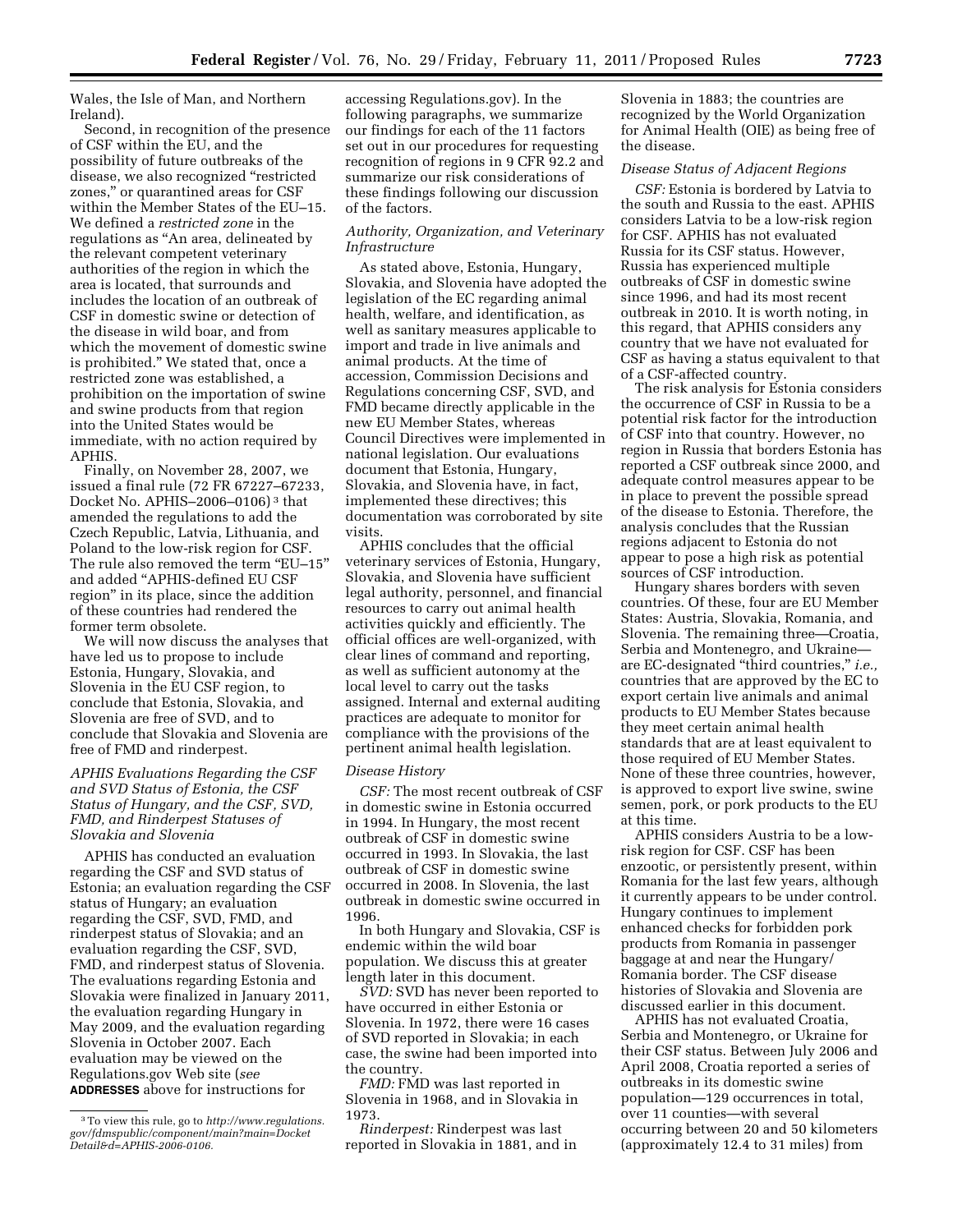the Hungarian border. In addition, according to the OIE, Serbia and Montenegro was known to have had widespread CSF in its domestic swine population as recently as 2005. Subsequently, Serbia and Montenegro implemented vaccination in the domestic swine population in order to control the outbreak. No evidence exists, however, to suggest that CSF has been eradicated in the country; in fact, there was a limited outbreak in domestic swine as recently as 2010. Finally, Ukraine reported its last CSF outbreak in 2001. In response to the outbreak, Ukraine undertook several disease control measures, including a quarantine of the area, depopulation of weak or sick animals, and vaccination of all domestic swine within a 3 kilometer (approximately 1.86 mile) radius.

Because five of the seven countries adjacent to Hungary have had recent CSF outbreaks, the risk analysis for that country considers these countries to be potential sources of infection of CSF. The analysis notes that Hungary has surveillance measures in place to detect CSF in its wild boar population and, because of the harmonized control measures that Hungary adopted at the time of its accession into the EU, the analysis considers the risk of CSF in its wild boar to be sufficiently mitigated.

Slovakia is bordered by Austria to the west, the Czech Republic to the northwest, Poland to the northeast, Ukraine to the east, and Hungary to the south. APHIS considers Austria, the Czech Republic, and Poland to be lowrisk regions for CSF.

The analysis concludes that CSF could be introduced into domestic swine in Slovakia from a neighboring country, but that EC control measures serve to limit this risk, and that, accordingly, the risk is less immediate than that posed by native infected boar.

Slovenia is bordered by Austria to the north, Italy to the west, Hungary to the upper northeast, and Croatia to the south and lower northeast. APHIS considers Austria and Italy to be low risk regions for CSF. Croatia has experienced recent outbreaks of CSF.4 The CSF disease history of Hungary is discussed earlier in this document.

The risk analysis considers the occurrence of CSF in Croatia to present a potential risk factor for the introduction of CSF into Slovenia. However, APHIS recognizes that Slovenia, in response to outbreaks within Croatia, strengthened its CSF surveillance along the Croatian border,

and considers this a reasonable risk mitigation.

*SVD:* With regard to the SVD status of countries bordering Estonia, neither Latvia nor Russia has ever reported an outbreak of SVD. With regard to the status of those countries bordering Slovakia and Slovenia, APHIS considers Austria, the Czech Republic, Hungary, and Poland to be free of SVD. APHIS considers certain regions of Italy to be affected with SVD, and has not evaluated either Croatia or Ukraine for their SVD status. The risk analyses conclude that the regions adjacent to Estonia, Slovakia, and Slovenia appear to pose a low risk as potential sources of SVD introduction into these three countries.

*FMD:* With regard to the FMD status of countries bordering Slovakia and Slovenia, APHIS considers Austria, the Czech Republic, Hungary, Italy, and Poland to be free of FMD, but has not evaluated Croatia or Ukraine for their FMD status. The risk analysis concludes that the risk of introduction of FMD into Slovakia or Slovenia from neighboring countries is low, and mitigated by movement controls and border veterinary inspection.

*Rinderpest:* APHIS considers Austria, the Czech Republic, Hungary, Italy and Poland to be free of rinderpest, but has not evaluated Croatia or the Ukraine for their rinderpest status.

# *Degree of Separation From Adjacent Regions*

Estonia is separated from most nearby regions by large bodies of water. It is bordered to the southwest by the Gulf of Riga, to the west by the Baltic Sea, to the north by the Gulf of Finland, and to the east by Lake Peipus, Lake Pskov, and the Narva River. Estonia shares land borders with only two countries: Latvia to the south, and Russia to the east. As mentioned above, APHIS considers Latvia to be a low risk for CSF, and Latvia has never reported an occurrence of SVD. There have been multiple outbreaks of CSF in Russia in recent years; however, there has not been an outbreak in the two administrative regions that border Estonia since 2000. Thus, land regions immediately adjacent to Estonia do not appear to pose a high risk for CSF and SVD.

There are few natural barriers to animal or human movement along the majority of Hungary's borders. The most significant natural barrier is the Danube River, which constitutes a portion of the border with Slovakia. Nonetheless, the analysis considers the risk of introduction of CSF into Hungary to be partially mitigated by border veterinary inspection and ongoing disease

surveillance efforts, which are concentrated on border counties.

There are few natural barriers to the introduction of CSF, FMD, SVD, or rinderpest via animal or human movement along the border between Slovakia and neighboring countries. As noted above, the Danube River forms part of the border between Slovakia and Hungary; it also runs along a portion of the Austro-Slovakian border. The Carpathian Mountains lie to the north, but are not high enough to substantially limit animal movement. Animals in neighboring countries that could serve as reservoirs for CSF, SVD, FMD, and rinderpest—deer, chamois, bison, and wild boar—tend to be nonmigratory, and all bordering countries except Ukraine are considered by APHIS to be free of FMD, SVD, and rinderpest. Accordingly, the analysis concludes that CSF, SVD, FMD, or rinderpest could be introduced into Slovakia through animal movement, but that the risk of such introduction is very low with regard to FMD, SVD, or rinderpest. There is a slightly greater risk of CSF introduction into Slovakia, since wild boars are the primary reservoir of the disease and may enter Slovakia from neighboring countries. Nonetheless, the risk of CSF introduction is still low, based on the risk-mitigation measures Slovakia has in place, including wildlife surveillance.

Slovenia is bordered by the countries of Austria, Italy, Hungary, and Croatia. The Adriatic Sea is on its southwestern border. The Julian Alps provide a natural barrier between Slovenia and Austria, and substantially limit animal movement at their highest points. The Alps also separate Slovenia from Italy, but are more passable along this border, particularly since their incline drops as they approach the Adriatic Sea. Slovenia is separated from Croatia and Hungary by a State border alone. Effective movement controls, border veterinary inspection, and enhanced disease surveillance in border regions mitigate the risk of introduction of disease from these two countries.

# *Extent of an Active Disease Control Program*

Due to the absence of CSF and SVD outbreaks in recent years, there are no CSF and SVD control programs currently active in Estonia.

In response to the detection of CSF in wild boar along the border with Slovakia, Hungary has exercised disease control measures within the infected area. As pertains to the wild boar population, Hungary has implemented hunting restrictions and mandatory veterinary inspections for any boar shot

<sup>4</sup>An evaluation of the disease status of Croatia with regard to CSF has been initiated.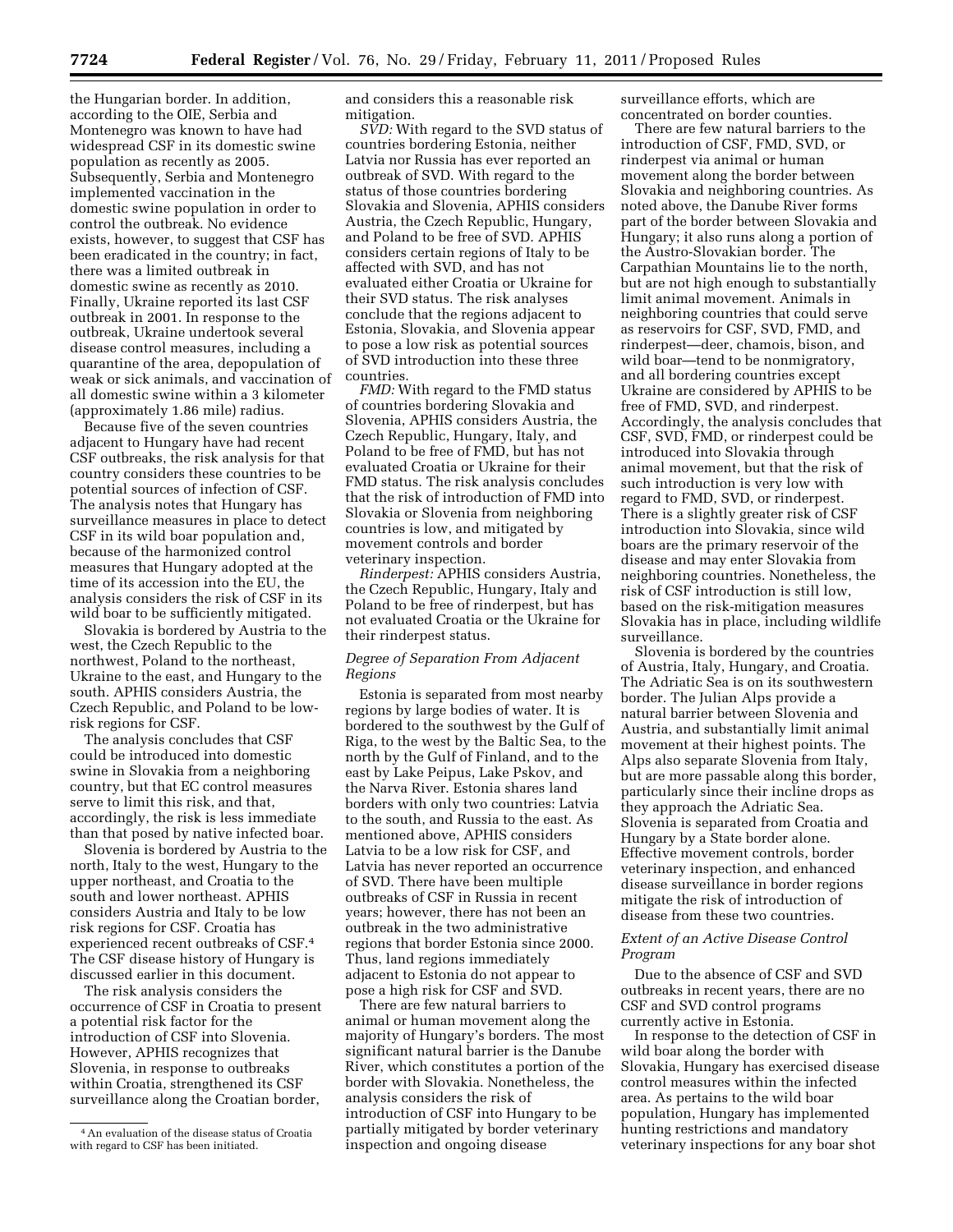or found dead within an affected county. As pertains to the domestic swine population, Hungary has implemented a census of all swine on premises within the quarantined area, standard procedures for cleaning and disinfection, and enhanced reporting requirements for swine exhibiting clinical signs of CSF infection.

Shortly before Slovakia's accession to the EU, the EC recognized that CSF was endemic in the wild boar population in a certain area of the country, and thus designated the area a restricted area. Accordingly, the EC imposed movement restrictions on swine and swine products from the area, and required Slovakia to undertake an eradicationbased CSF vaccination program for wild boar within the area. Slovakia does not have active disease control programs for SVD, FMD, or rinderpest, as none of these diseases have been reported in the country in many years.

Control measures for CSF in Slovenia include active systematic monitoring, veterinary inspection, movement certificates, field investigations, and laboratory investigations. Due to the prolonged absence of SVD, FMD, and rinderpest in Slovenia, Slovenia does not have aggressive active disease surveillance programs for these diseases, but maintains interlocking safeguards in order to prevent, detect, and suppress them. These safeguards include veterinary certificates, standard procedures for cleaning and disinfection, training of veterinarians, veterinary technicians, and animal owners, indemnity and compensation for diseased animals, and incentives for compliance with animal health regulations.

#### *Vaccination*

General preventive vaccination against CSF and SVD is prohibited in Estonia; emergency vaccinations for CSF are permitted only under exceptional circumstances to prevent the spread of the disease in the event of an outbreak, and only if sanctioned by the EC.

Routine vaccination for CSF has been prohibited within Hungary since 1974. As noted above, the current outbreak of CSF in the wild boar population within the country is being managed through hunting restrictions, population control, and surveillance efforts.

Routine vaccination of domestic swine against CSF and SVD is currently prohibited in Slovakia, as is vaccination of any animal for FMD, although FMD vaccinations may be implemented in the event of an outbreak. As noted above, however, there is CSF vaccination of wild boar in the EC-designated restricted area within the country.

Moreover, since the last vaccination of domestic swine for CSF occurred in 2000, there is some potential of detecting vaccine titers during CSF slaughter surveillance. Finally, FMD vaccinations may be implemented in the event of an outbreak.

The last vaccination against CSF occurred in Slovenia in 2000; however, Slovenia has the authority to implement emergency vaccinations in the event of a CSF outbreak. SVD vaccination is prohibited. FMD vaccinations, although currently prohibited, may be implemented in the event of an outbreak.

# *Movement Control From Higher Risk Regions*

Some forms of CSF, SVD, and FMD are difficult to detect in live animals or in post-mortem examinations without laboratory testing, and, in some instances, detection may be delayed due to deficiencies in active surveillance or diagnostic testing capabilities. Any such delay in detection of an outbreak could increase the risk that infected animals or animal products are exported to the United States. Consequently, the risk analyses analyze potential pathways for disease introduction into Estonia, Hungary, Slovakia, and Slovenia, such as importation and intra-Community trade in live animals and animal products, vehicular and human traffic, and commodities for human consumption.

*Import Controls:* Importations must occur at specified road, rail, air, and/or sea ports through a border inspection post (BIP) approved by the EC; inspections and veterinary checks occur at such BIPs. The EC conducts a rigorous inspection of each BIP prior to approval and carries out regular audits to monitor the efficacy of sanitary controls. APHIS considers EC-approved BIPs to be capable of performing appropriate inspections and veterinary checks on animals and animal products; this was corroborated by several site visits to Slovakian and Hungarian BIPs in November 2004 and by visits to two BIPs in Estonia in November 2005. Although the site visit to Slovenia did not include a visit to a BIP, Slovenia provided APHIS with information certifying that each Slovenian BIP is approved by the EC.

Swine, ruminants, and derived products such as meat, meat products, and genetic material are harmonized commodities under EC legislation, which means that the restrictions on imports from non-EU countries are generally standardized across all EU Member States. Binding EC legislation lists the non-EU countries, and

establishments within those countries, that are approved for export of certain commodities to the EU. Slaughterhouses, cutting plants, semen collection centers, and other exporting establishments are subject to inspection prior to approval. Veterinary certificates required for export to the EU outline comprehensive animal health and testing requirements and must be endorsed by an official veterinarian of the exporting country.

At the time the analyses were conducted, four non-EU countries were authorized to export both live swine and fresh pork products to EU Member Countries: Chile, New Zealand, Norway, and Switzerland. Three additional countries (Australia, Canada, and the United States) were authorized to export fresh pork products alone, and one (Iceland) was authorized to export live swine, but not pork products. The United States is free of SVD, CSF, and FMD. APHIS recognizes all seven other countries to be free of SVD (although some are subject to the restrictions specified in § 94.13), and all but Switzerland to be free of CSF.5 APHIS also considers these countries to be free of FMD, although some are subject to the restrictions specified in § 94.11.

However, although the importation of swine and pork products into Estonia, Hungary, Slovakia, and Slovenia is currently limited to these eight countries, and although the import practices of Estonia, Hungary, Slovakia, and Slovenia have proven generally effective with regard to CSF, SVD, or FMD, EC legislation allows EU Member States to import fresh pork and pork products derived from swine from several regions that APHIS has not evaluated and therefore regards as having the same status as regions affected with these diseases. Moreover, EU Member States may also import bovine embryos and meat and meat products from both domestic and wild ruminants from regions that APHIS considers affected with FMD.

Veterinary inspectors at the entry BIPs check that the documentation accompanying commodities is in order, including appropriate health certificates and other movement control documents, and that the shipment is properly identified and the identification matches the documentation. Veterinary inspectors also conduct physical examinations of incoming shipments in accordance with EC legislation. However, because CSF, SVD, and FMD testing is generally not required at the BIPs, the mandated inspections would

<sup>5</sup>An evaluation of the disease status of Switzerland with regard to CSF has been initiated.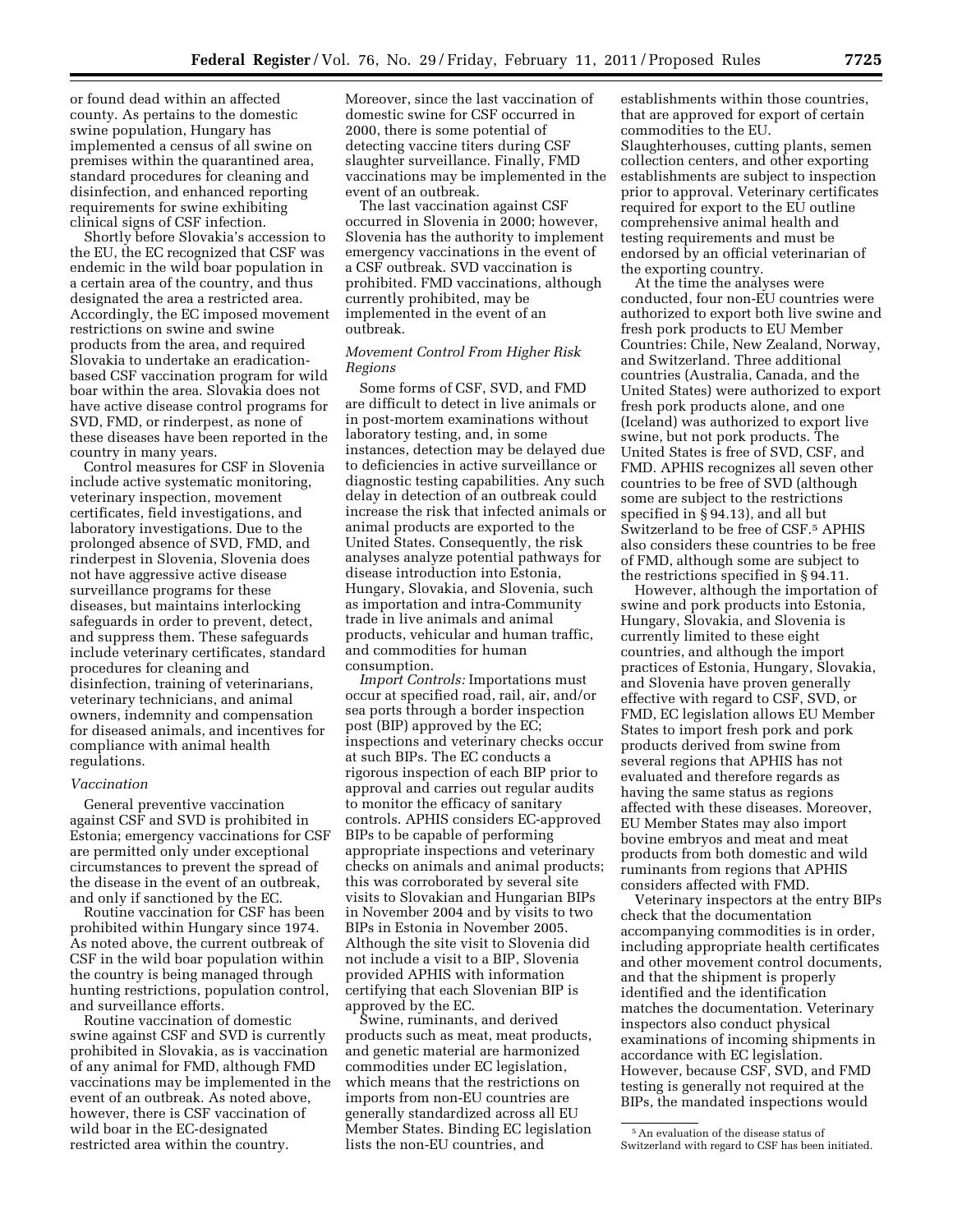not usually detect subclinical infection. The causal agents of CSF, SVD, and FMD could also remain viable through carcass maturation, transport, and storage, and could be present in genetic material.

Accordingly, the risk evaluations determined that there is some risk of CSF, SVD, and/or FMD introduction into Estonia, Hungary, Slovakia, and Slovenia through the importation of commodities from non-EU Member States. However, the evaluations also found that this risk is substantially mitigated by EC certification requirements for meat, meat products, and genetic material, such as veterinary inspection of live animals prior to shipment, restrictions on the sources (countries, regions, premises, or production facilities) from which trade is permitted, certification of disease status by an official veterinarian, veterinary inspection at BIPs, and requirements for processing meant to inactivate viral disease agents.

*Trade Controls:* As EU Member States, Estonia, Hungary, Slovakia, and Slovenia may engage in intra-Community trade with other Member States as governed by EC legislation that was transposed into national legislation prior to accession. Live animals and animal products must originate from a holding center or organization (*e.g.,*  market or assembly center) that is under State veterinary control, *i.e.,* that has regular veterinary checks. The animals must be appropriately identified, must be accompanied by an appropriate health certificate signed by an official veterinarian of the country of origin, and must be segregated according to destination, if destined for shipment to multiple locations. Intra-Community trade in swine and swine products, including semen and embryos, from CSF- or SVD-affected regions of EU Member States is prohibited, and States with such regions must adhere to animal health control measures meant to control the spread of these diseases in order to engage in trade with other Member States. Because FMD is not known to be present in the EU, there are no current trade restrictions based on FMD; however, EC legislation authorizes the imposition of such restrictions in the event of an outbreak.

Establishments such as slaughterhouses, processing plants, milk processing plants, and semen collection centers must be approved by the Member State in which they reside according to criteria similar to those for exporting establishments in non-EU countries. The EC and official veterinary services of the Member State conduct periodic audits to monitor compliance

with approval criteria and certification requirements.

The risk analyses conclude that there is some risk of CSF, SVD and/or FMD and rinderpest being introduced into Estonia, Hungary, Slovakia, and Slovenia from other EU Member States, but this risk is low, based on the absence of FMD in the EU and the mitigation measures for CSF and SVD imposed through EC and transposed national legislation.

*Veterinary Control of Passenger Traffic:* Estonia shares a land border with only one non-EU country, Russia. Customs officials, rather than veterinary officers, control the majority of border crossings. Cars and buses are subject to inspections and random luggage checks; not all buses or pieces of luggage, therefore, are inspected. Cleaning and disinfection procedures are enforced for all transport vehicles carrying live animals; disinfection barriers also exist for vehicles and pedestrians at each BIP and point of entry.

Informational posters are hung at border crossing points, press releases are distributed, and information is disseminated to customs officers and customs clients to publicize regulations regarding prohibitions and restrictions on personal imports of meat. During visits by APHIS to two Estonian BIPs in 2005, APHIS found that prohibited food items were not often found in the luggage of individuals entering Estonia. However, at one of these BIPs, there was a high volume of road traffic from Estonia into Russia due to the comparatively low price of basic commodities in Russia.

In Hungary, BIP veterinary staff, employed by the county Agricultural Offices but under the direct supervisory and administrative responsibility of the central Ministry of Agriculture and Rural Development office in Budapest, oversee the operations of each BIP. These inspectors conduct searches, may seize prohibited goods, segregate live animals through a separate point of entry, and enforce cleaning and disinfection procedures.

There is, however, significant movement of passengers who do not pass through these BIPs from countries that are not part of the EU. The Hungarian Frontier Guard, which controls the frontier borders of Hungary, conducts random checks and other control activities at these points of entry in conjunction with customs officials. During our site visits, both the Frontier Guards and customs officials appeared familiar with EU requirements and prohibitions regarding importation of meat and dairy products transported in personal consignments.

In addition, while informational posters informing travelers of prohibitions on the importation of certain meat and dairy products were reported to be present at BIPs and other border crossings at the time of accession, APHIS found no such posters during our site visit.

The State Veterinary and Food Administration controls all border crossing points in Slovakia, including all BIPs. There are, however, several crossings for passenger traffic that do not have official veterinary inspection. All individuals attempting to enter the country with agricultural products are redirected to a BIP with veterinary inspection. Customs officials visually check all passenger luggage at BIPs on the Ukrainian border, and selected passenger luggage at Slovakia's airport BIP. Moreover, during our site visit, APHIS noticed wall notices informing travelers of prohibitions on the importation of certain meat and dairy products were present in many, but not all, BIPs.

The Veterinary Administration of the Republic of Slovenia (VARS) includes both an Internal Veterinary Inspection Sector (10 regional offices and 2 branch offices) and the Border Veterinary Inspection Service (BVIS). The annual disease control program issued by VARS outlines the frequency and location of inspections for the Regional Offices to undertake within Slovenia itself. The BVIS has administrative and supervisory responsibility for the 6 BIPs in Slovenia. BVIS veterinary inspectors are present at the BIPs during working hours, but do not conduct inspections outside normal working hours without prior notice.

Slovenian road border crossings are also staffed by customs officials from the Customs Administration of the Republic of Slovenia (CARS). Customs officials conduct searches of personal luggage at border crossings for prohibited meat and dairy products. The customs officials are not themselves veterinarians, but work in close coordination with the veterinary inspectors of VARS: VARS inspectors conduct their training and meet with them monthly to discuss areas for improvement. CARS produces posters, brochures, and Web site information to promote awareness of prohibitions on the importation of meat and other animal products.

Accordingly, the analyses conclude that there is a risk of introduction of CSF, FMD, SVD, or rinderpest into Slovakia or Slovenia, CSF or SVD into Estonia, and CSF into Hungary via passenger traffic, but that this risk is significantly mitigated by the control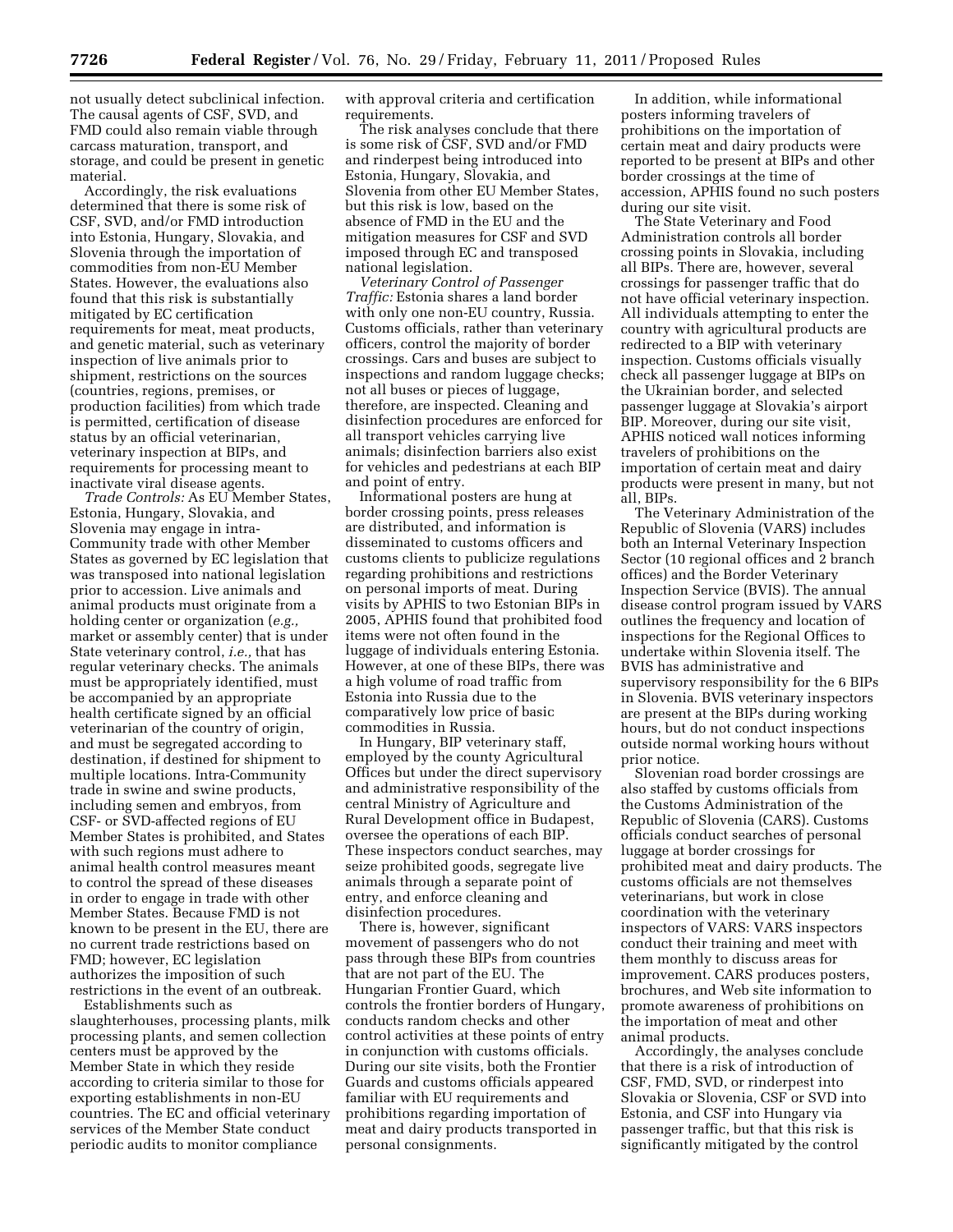measures in place at points of entry to the countries.

#### *Livestock Demographics*

As stated above, Estonia, Hungary, Slovakia, and Slovenia adopted EC legislation with regard to animal identification at the time of their accession. Each country has in place herd registration and animal identification requirements for ruminants and swine that include movement tracking through a centralized database or register. Health certificates and/or movement authorization certificates are required for all internal movements of ruminants and swine. We will discuss livestock demographics for swine first, then discuss demographics for ruminants, as warranted.

Between 2002 and 2004, the total number of swine holdings in Estonia was approximately 3,835. However, 30 large-scale confinement facilities, each with holdings of at least 2,000 swine, account for the majority of all swine production in the country. Outdoor production facilities are rare, although some small backyard farms do keep swine outdoors in the summer months.

In 2007, the domestic swine population in Hungary was 3.3 million. Approximately 70 percent of all pigs slaughtered in any given year, as well as the majority of pigs destined for commercial export, originate from largescale facilities of more than 100 pigs. However, it was once common for Hungarians to raise swine for personal consumption, and, although such smallscale farms have declined greatly in number in recent years, they still are more numerous than the large-scale facilities within the country.

In 2006, there were 921,723 pigs on 6,806 holdings in Slovakia. The majority of holdings have between 1 and 450 pigs, although there are several large commercial confinement facilities of 7,000 to 10,000 pigs in the eastern and southwestern parts of the country.

In Slovenia, there were approximately 26,000 swine holdings and 608,000 pigs in 2004. Eight large-scale confinement facilities, each with between 500 and 5,700 sows, account for half of commercial pig production.

In all four countries, there is some overlap between the distribution of swine holdings and areas of concentration of wild boars; however, the majority of swine in Estonia, Hungary, and Slovenia are housed in confinement facilities, with minimal to no outdoor access, and are moved only for slaughter or export. This is not the case with Slovakia, where small to medium holdings constitute the

majority of the industry; however, many of these facilities either do not move swine or move them only for custom slaughter for personal consumption.

As part of our evaluations, APHIS conducted site visits of production facilities in Hungary and Slovakia and a rendering plant in Estonia, and determined that they adhered to Statemandated biosecurity measures that are adequate to prevent wild animal incursions into the facilities and the spread of communicable swine diseases by other routes. The risk analyses for Estonia, Hungary, and Slovenia therefore conclude that the prevalence of large commercial confinement facilities in these countries, the distribution of the wild boar population in each country in relation to these facilities, mandatory animal identification requirements, movement controls, and other biosecurity measures adequately mitigate the export risk to the United States. The risk analysis for Slovakia finds that the risk posed by the prevalence of smaller, outdoor production facilities is often mitigated by the lack of movement of swine from the facilities, or their movement only for custom slaughter.

In 2006, there were 524,247 cattle on 19,904 holdings, 326,322 sheep on 4,949 holdings, and 5,507 goats on 918 holdings in Slovakia. Ruminant holdings tend to be constructed in a manner that allows the animals space to graze, and rely on biosecurity measures, such as perimeter fencing and cleaning and disinfection techniques, that minimize but do not prevent contact with wildlife or disease introduction. That said, Slovakia has in place movement restrictions, isolation parameters, and assembly center requirements that APHIS considers sufficient to mitigate the risk that meat derived from FMD-infected ruminants could be exported to the United States.

Cattle are distributed throughout Slovenia, primarily on small- to medium-sized family farms. Family farms frequently maintain cattle for dairy production or breeding. There are large commercial breeding operations (of approximately 600 head apiece) in Slovenia, but most large commercial operations specialize in fattening and meat production. The majority of cattle or products from cattle that are exported from Slovenia originate from cattle held on large-scale commercial operations.

In 2006, there were  $144,000$  sheep and goats in Slovenia, on 8,600 sheep and goat holdings. As for cattle and swine, Slovenia has in place mandatory animal identification and registration for sheep and goats, which facilitates traceability. In addition, APHIS' regulations

governing bovine spongiform encephalopathy currently prohibit the importation of ruminant-derived products from Slovenia. These safeguards address the risk of FMD being introduced into the United States through the importation of ruminantderived products from Slovenia.

## *Disease Surveillance*

*CSF:* Estonia, Hungary, Slovakia, and Slovenia all have national surveillance programs in place for CSF in domestic swine and wild boar. Active surveillance is primarily based on serology for antibodies to the CSF virus, as is common throughout the world. Since antibodies usually occur late in CSF infection, serological surveillance would likely miss an early infection (*e.g.,* in the first 21 days). In each country, training, the distribution of informational literature, and national surveillance exercises aid in passive surveillance for CSF by developing and maintaining the ability to quickly detect this disease. APHIS considers passive surveillance to be sufficient to detect overt clinical signs of CSF, but detection may be delayed in the case of moderateor low-virulence strains.

*SVD:* Estonia conducts serological surveillance for SVD in domestic swine. Slovakia does not conduct active surveillance for SVD, but instead relies on passive surveillance similar to that employed to detect CSF. Due to the absence of SVD in the country, Slovenia relies primarily on passive surveillance strategies. Consequently, detection of SVD in Slovakia or Slovenia may be delayed in some instances based on the absence of overt clinical signs.

*FMD:* Slovakia and Slovenia conduct passive surveillance for FMD. As noted above, passive surveillance may delay the detection of the disease in some instances based on the absence of clinical signs of infection.

#### *Diagnostic Capabilities*

Estonia, Hungary, Slovakia, and Slovenia have established accredited national reference laboratories (NRLs) for animal diseases, including CSF, SVD, and FMD. In Slovenia, the National Veterinary Institute (NVI) at the University of Ljubljana is the NRL for a number of diseases, although there are nine regional laboratories that perform initial diagnostic and screening tests. Overall, the laboratories are well organized and equipped, with experienced scientific and technical staff. Standard operating procedures and quality control measures are in place throughout.

*CSF:* In each country, the NRL provides a range of tests for the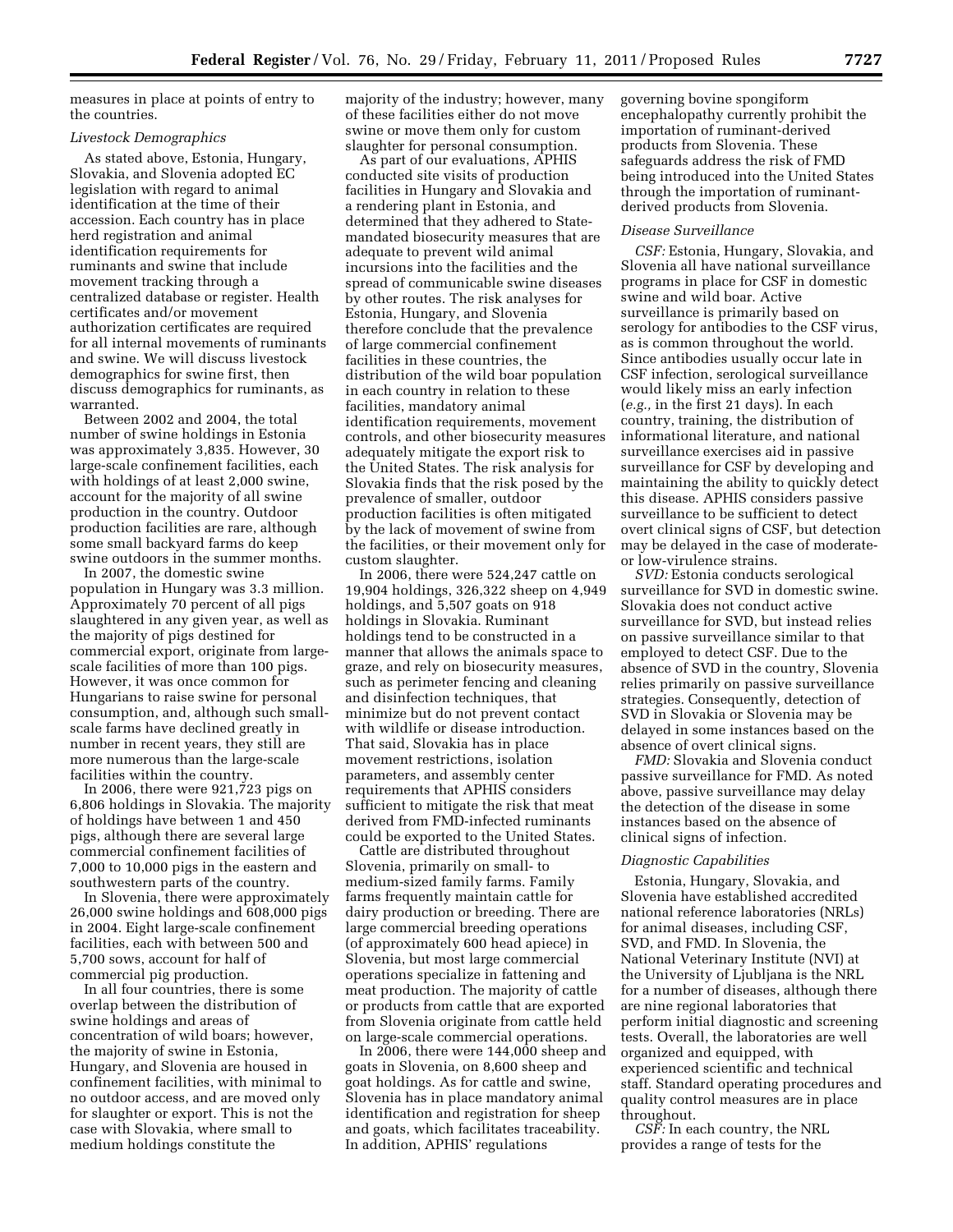diagnosis and confirmation of CSF. Testing includes the virus isolation and antigen enzyme-linked immunosorbent assay (ELISA) tests, as well as the nested polymerase chain reaction, immunofluorescence, and immunoperoxidase methods.

During APHIS' site visit to the NRL in Hungary, we had some concerns regarding the lack of sensitivity of one of the assays employed, a fluorescent antibody test for wild boars. In response, Hungary implemented more sensitive assays that are consistent with OIE specifications. Moreover, APHIS notes that Slovenia's NVI Biohazard Level 3 containment center is not yet completed. Because the NVI cannot handle live CSF virus until this is constructed, it cannot perform all CSF diagnostic tests, and thus it has not yet been accredited by VARS and the EU. (Similar restrictions apply to FMD testing.) Finally, the NRLs of both Estonia and Slovenia rely in certain instances on corroborative testing that takes place outside of each country.

We do not believe that any of these issues decisively compromises the ability of Estonia, Hungary, or Slovenia to detect CSF in samples from domestic swine and wild boars in a timely manner; we have determined that, in each instance, other factors mitigate the risk associated with the issue of concern; and we have therefore concluded that the laboratory systems of Estonia, Hungary, Slovakia, and Slovenia, on the whole, have adequate diagnostic capabilities for CSF.

*SVD:* The NRL of Estonia currently conducts both serological and nucleic acid testing for SVD. Slovakia does not employ active surveillance for SVD, hence there is no required testing for the disease. However, the NRL of Slovakia does provide a partial range of diagnostic tests for the detection of SVD, as such testing is requested. The NRL of Slovenia has historically conducted limited ELISA testing for SVD: In 2004, there were 30 samples tested, each of which tested negative for SVD, while there were no samples tested in either 2005 or 2006. A monitoring program was designed for 2008. The NRL can, however, process up to 500 samples by ELISA each day.

*FMD:* The NRLs of Slovakia and Slovenia are capable of performing ELISA tests for FMD antigens. However, because the NRL of Slovakia cannot perform virus isolation tests, confirmatory testing is currently conducted in Riems, Germany. Similarly, because the NRL of Slovenia lacked accreditation for handling live FMD virus at the time of our analysis, samples were being sent instead to

Pirbright, United Kingdom, for virological testing. Should either of these procedures continue, they could result in a slight delay in confirming an outbreak in the two countries.

#### *Emergency Response Capacity*

Estonia, Hungary, Slovakia, and Slovenia all have contingency plans in place and supporting legislation to control and eradicate CSF outbreaks in domestic swine. In addition, Estonia has in place a contingency plan to control and eradicate SVD; Slovakia, SVD and FMD; and Slovenia, FMD. These contingency plans conform closely to the provisions of EC legislation. The EC has a stamping out policy with regard to CSF, SVD, and FMD. Eradication is carried out by compulsory depopulation of all animals on the affected premises with burial or incineration of the carcasses, as well as certain cleaning and disinfection protocols. All live animals, animal products, and genetic material moved from affected premises during the time between disease introduction and detection of the outbreak must be destroyed. Additionally, surveillance zones of at least a 10-kilometer radius from the affected premises are established, and the movement of live animals, animal products, and genetic material is suspended until the restrictions are lifted.

While Slovenia currently has no contingency plan for the control and eradication of SVD, the disease has never been reported to have occurred in that country. Furthermore, APHIS recognizes Slovenia's thorough contingency plans for CSF and FMD. In particular, the FMD contingency plan encourages the detection and reporting of vesicular diseases that could lead to an SVD diagnosis.

#### *Release Assessment Conclusions*

APHIS found no evidence to suggest CSF or SVD exists within Estonia. Moreover, we determined that there are measures or factors in place which mitigate the pathways through which these diseases could be introduced into Estonia: Migration of wild boar, trade of swine and swine products, vehicle and human traffic, and importation of swine products for personal consumption. APHIS concludes that the risk of introduction of these diseases into Estonia is therefore low. Moreover, APHIS concludes that the risk of introduction of CSF or SVD into the United States from products imported from Estonia is mitigated by additional import restrictions already specified in the regulations.

APHIS found that CSF exists in the wild boar population living within Hungary, as evidenced by a 2009 outbreak of CSF in wild boar. Moreover, APHIS has determined that, even if CSF were eradicated in wild boar within the country, there is a risk of reintroduction of the disease because the wild boar populations in neighboring countries are known to be affected with CSF. However, as noted earlier, APHIS does not consider the presence of CSF in wild boar within a country grounds for precluding that region's inclusion in the APHIS-defined EU CSF low-risk region. Moreover, APHIS has determined that swine operations within Hungary, especially larger commercial ones, adhere to biosecurity measures intended to preclude the introduction of CSF into their holdings.

Upon being added to the EU CSF region, Hungary would be subject to the requirement, under the existing regulations in § 94.24, that its veterinary authorities certify that live swine and swine products exported to the United States did not originate from the restricted zone in Hungary and have never been commingled with swine or swine products from that area. We consider this requirement, in conjunction with the risk mitigation measures imposed by Hungary and the EC, sufficient to mitigate the CSF risk associated with the importation of pork and pork products from Hungary.

APHIS found that CSF exists within Slovakia in wild boar in the ECdesignated eradication zone. While surveillance and vaccination within this area have reduced the incidence of CSF in recent years, there is a clear risk of disease introduction to domestic swine via contact with such boars, although the risk of exposure to infected boars is substantially mitigated by commercial production and biosecurity practices on swine confinement operations. Exposure to wild boar is more likely on small farms without such measures; however, such farms often raise pigs only for personal consumption.

Upon being added to the EU CSF region, Slovakia would be subject to the requirement, under the existing regulations in § 94.24, that its veterinary authorities certify that live swine and swine products imported into the United States did not originate from the CSF-restricted zone in Slovakia, and have never been commingled with swine or swine products from that area. We consider this requirement, in conjunction with the risk mitigation measures imposed by Slovakia and the EC, sufficient to mitigate the CSF risk associated with the importation of pork and pork products from Slovakia.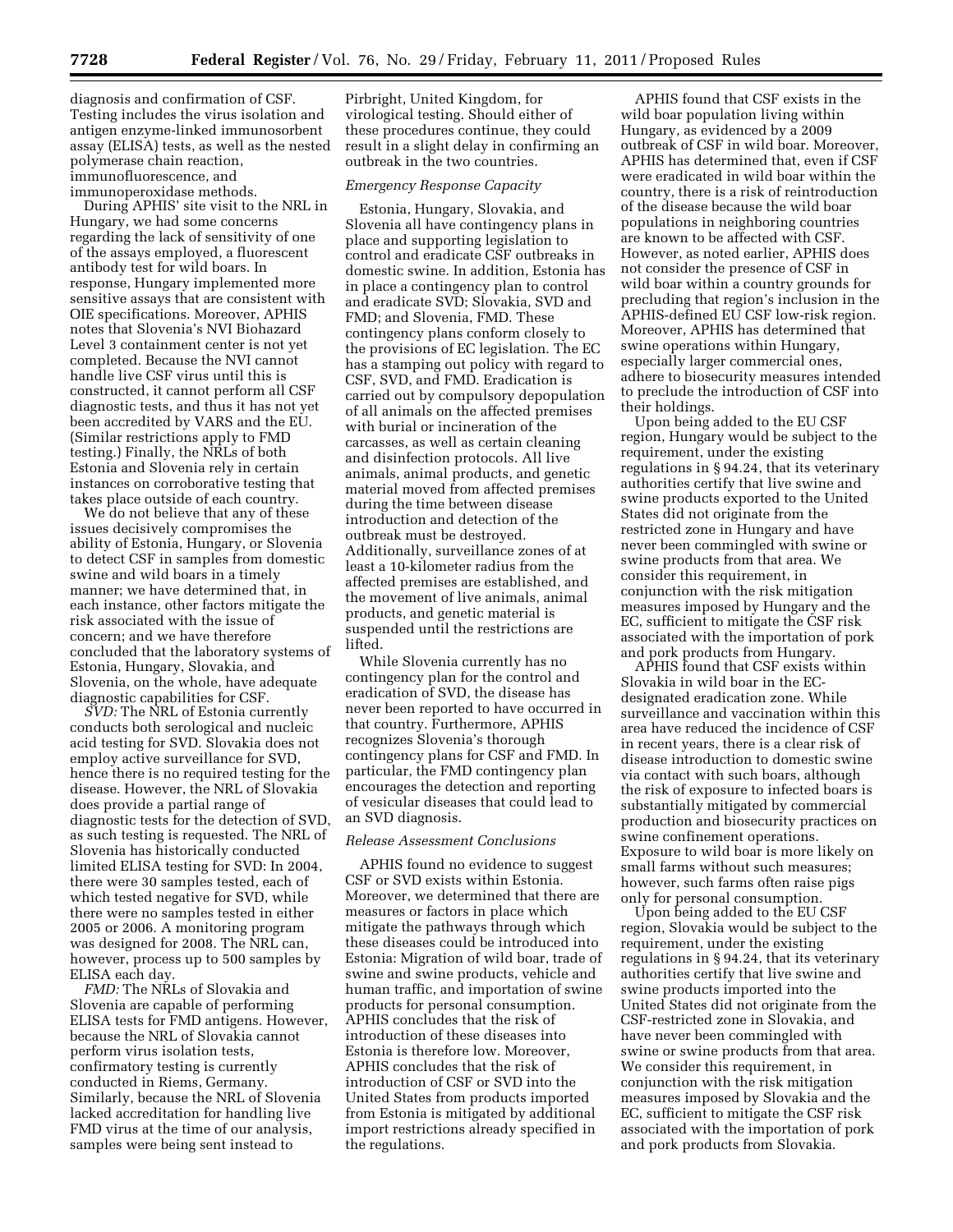APHIS has no evidence that SVD, FMD, or rinderpest currently exists in Slovakia. The most likely sources of introduction of these two diseases into Slovakia are migration of wild boar or smuggled agricultural products. Slovakia has adequate mitigation measures in place to detect the smuggling of agricultural products. It is possible that infected wild boar could enter Slovakia and come in contact with domestic swine; this risk is somewhat mitigated, but not altogether removed, by the biosecurity measures of commercial confinement facilities within Slovakia. However, the introduction of SVD, FMD, or rinderpest into the domestic herd in Slovakia would only pose a risk of disease introduction into the United States if diseased swine or animal products derived from diseased swine were not detected prior to export. APHIS regards the risk of this occurring to be low.

APHIS found no evidence to suggest that CSF, SVD, FMD, or rinderpest exists in Slovenia. The most likely source of introduction of CSF, SVD or FMD into Slovenia is wild boar from neighboring countries affected with the diseases. However, the introduction of these diseases into Slovenia's domestic herd would only pose a risk of disease introduction into the United States if diseased swine or animal products derived from diseased swine were not detected prior to export. APHIS regards the risk of this occurring to be low. Furthermore, should these diseases be introduced, APHIS has evaluated EC control measures and found them efficacious in detecting and controlling outbreaks of CSF, SVD, and FMD in domestic livestock.

As a result of our analyses, we have concluded that the risk profiles for Estonia, Hungary, Slovakia, and Slovenia are equivalent in CSF risk to the APHIS-defined EU CSF region. The region is defined in §§ 93.500, 94.0, and 98.30, and is recognized as a single region of low-risk for CSF in §§ 94.9 and 94.10. The region is subject to the import restrictions specified in § 94.24 for live swine, pork, and pork products, and § 98.38 for swine semen. Therefore, we are proposing to amend the definition of the APHIS-defined EU CSF region §§ 93.500, 94.0, and 98.30 in order to include Estonia, Hungary, Slovakia, and Slovenia in the region, and, accordingly, to allow the importation of live swine, swine semen, pork, and pork products into the United States from these four countries under the restrictions listed in the regulations.

We are proposing to recognize Estonia, Slovakia, and Slovenia as free of SVD, and Slovakia and Slovenia as

free of FMD and rinderpest. In addition to proposing to include Estonia, Slovakia, and Slovenia in the list in § 94.12(a) of regions declared free of SVD, and Slovakia and Slovenia to the list in § 94.1(a)(2) of regions declared free of both rinderpest and FMD, we are also proposing to add Estonia, Slovakia, and Slovenia to the list in § 94.13 of regions declared free of SVD whose exports of pork and pork products are also subject to restrictions and to add Slovakia and Slovenia to the list in § 94.11(a) of regions declared free of rinderpest and FMD whose exports of meat and other animal products to the United States are nevertheless subject to certain restrictions.

# *Risk Mitigation Measures for the Importation of Swine Semen From the APHIS-Defined EU CSF Region and the 40-Day Post-Collection Holding Period*

Currently, the requirements for the importation of swine semen from the APHIS-defined EU CSF region, which are found in paragraphs (a) through (i) of § 98.38, provide, among other things, that semen must come from an approved semen collection center, that it must come from a donor boar that has never been in or transited a region where CSF is known to exist or a restricted zone for CSF, that it must come from a donor boar that has never commingled with swine that have been in such regions or zones, that the donor boar must be held in isolation for 30 days prior to semen collection, and that the boar must be tested for CSF prior to being held in isolation with negative results. In addition, paragraph (h) of the section currently requires that, except for semen collected from swine in Denmark, Finland, Sweden, the Republic of Ireland, and the United Kingdom, before the semen is exported to the United States, the donor boar must be held at the semen collection center for at least 40 days following collection of the semen, and, along with all other swine at the semen collection center, exhibit no clinical signs of CSF.

After reviewing relevant information, we are proposing to remove paragraph (h) from the regulations.

Three considerations, which are documented in a risk assessment titled ''APHIS Risk Considerations on the Necessity of the 40-Day Post-Collection Holding Period for Swine Semen Imported from the European Union'' (June 2008) that accompanies this proposed rule, led us to this conclusion. First, in recognizing the APHIS-defined EU CSF region, we decided that EC quarantine regulations with respect to areas affected by CSF would form the basis for the additional restrictions or

mitigation measures that we would impose upon imports of swine and swine products from that region. We will only impose additional restrictions in circumstances where we have determined that, in the absence of such restrictions, EC regulations would prove insufficient to adequately mitigate the risk of CSF being introduced into the United States by such animals and animal products. In other words, the restrictions that our regulations impose upon the EU CSF region are dependent on the restrictions in the EC regulations themselves; as the latter become more or less restrictive, our regulations should change accordingly.

Since we recognized the EU CSF region, significant changes have been made to the EC regulations to strengthen its controls for CSF introduction or dissemination via infected swine germplasm. These include additional controls on the intra-community trade of swine semen, the immediate halt of the movement of swine semen from collection centers within all restricted zones established during an outbreak of CSF, and additional testing requirements for all animals in swine semen centers prior to releasing an area from restrictions following an outbreak.

Second, since we conducted the 1999 risk analysis that suggested the need for the 40-day holding period, we have strengthened our regulations governing the importation of swine semen from a CSF-affected area within the EU CSF region and added additional mitigation measures for products imported from that region. For example, we have since added a 6-month restriction on the importation into the United States of swine and swine products from a restricted zone within the EU CSF region following an outbreak.

Finally, at the time we put the 40-day holding period in place, we believed that it would not be overly burdensome for exporters of swine semen or otherwise inhibit trade. However, we have since learned that artificial insemination of sows relies overwhelmingly on fresh boar semen or semen that has been chilled for no more than 5 days; indeed, such semen accounts for approximately 99 percent of all artificial insemination worldwide. Methods, such as freezing, exist to preserve swine semen for longer periods of time; however, swine semen is extremely sensitive to freezing and thawing, losing both potency and fertility in the process. Given the other increased restrictions on the importation of swine semen from the EU CSF region, continuing to require the 40-day hold, and thus to interfere with trade in swine semen, no longer appears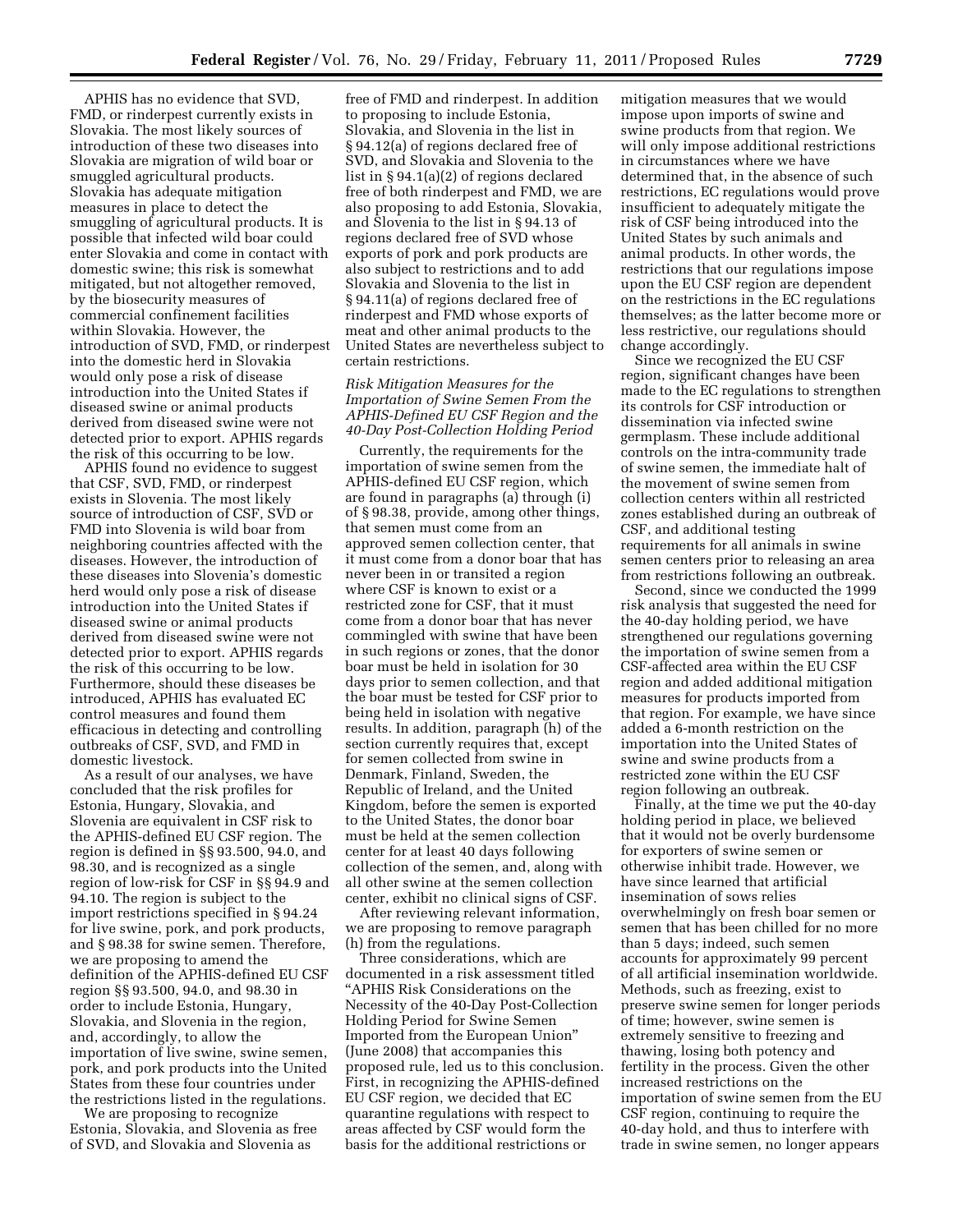necessary. Accordingly, we are proposing to remove § 98.38(h), which requires the 40-day hold, from the regulations.

# *Administrative Units*

On October 28, 1997, we published in the **Federal Register** a final rule (62 FR 56000–56026, Docket No. 94–106–9) and a policy statement (62 FR 56027– 56033, Docket No. 941068) that established procedures for recognizing regions and levels of risk for the purpose of regulating the importation of animals and animal products. With the establishment of those procedures, APHIS can consider requests to allow importations from regions based on levels of risk, as well as to recognize entire countries as free of a disease. In subsequent rules, we identified the smallest administrative jurisdictions, referred to as administrative units (AUs), in the APHIS-defined EU CSF region that we would use to regionalize those Member States in the event of future animal disease outbreaks. As discussed in those documents, we believe that each of those jurisdictions is the smallest that can be demonstrated to have oversight of normal animal movements into, out of, and within that Member State, and that, in association with national authorities, if necessary, has effective control over animal movements and animal diseases locally.

We have identified the following AUs for each country addressed in this proposal: For both Estonia and Hungary, the AU would be the county; for Slovakia, the district; and for Slovenia, the region.

We have also reevaluated the AUs that we currently recognize for other countries in the EU to determine whether any modifications to these recognitions were necessary. Prior to July 29, 2005, the AU for Italy was the region. In a notice that we published in the **Federal Register** (70 FR 43838– 43839, Docket No. 04–081–2) on that date, we advised the public that, among other things, we considered the aziende sanitarie locali (local health unit), a smaller administrative unit, the AU for Italy. Since that time, we have determined that this unit does not have sufficient control over local animal movements to fulfill the criteria established for an AU. Therefore, we intend to once again identify the region as the AU for Italy. We invite comments on that determination.

Accordingly, these AUs would be used to regionalize those Member States in the event of future animal disease outbreaks.

# **Executive Order 12866 and Regulatory Flexibility Act**

This proposed rule has been determined to be not significant for the purposes of Executive Order 12866, and has therefore not been reviewed by the Office of Management and Budget.

In accordance with the Regulatory Flexibility Act, we have analyzed the potential economic effects of this action on small entities. The analysis is summarized below. Copies of the full analysis are available by contacting the person listed under **FOR FURTHER INFORMATION CONTACT** or on the Regulations.gov Web site (*see*  **ADDRESSES** above for instructions for accessing Regulations.gov).

The analysis identifies hog and pig producers as the small entities most likely to be affected by this action and considers the effects on domestic prices associated with increased imports of swine, swine semen, pork, and pork products. Based on the information presented in the analysis, we expect that domestic pork producers would experience only a minimal loss in welfare as a result of this action. The analysis provides a basis for the APHIS Administrator's determination that this action would not have a significant economic impact on a substantial number of small entities.

## **Executive Order 12988**

This proposed rule has been reviewed under Executive Order 12988, Civil Justice Reform. If this proposed rule is adopted: (1) All State and local laws and regulations that are inconsistent with this rule will be preempted; (2) no retroactive effect will be given to this rule; and (3) administrative proceedings will not be required before parties may file suit in court challenging this rule.

#### **National Environmental Policy Act**

To provide the public with documentation of APHIS' review and analysis of any potential environmental impacts associated with the proposed addition of Estonia, Hungary, Slovakia, and Slovenia to the list of EU countries considered to be a low risk CSF, Estonia, Slovakia, and Slovenia to the list of regions recognized as free of SVD, but that are subject to certain import restrictions, and Slovakia and Slovenia to the list of regions recognized as free of FMD and rinderpest, but that are subject to certain import restrictions, we have prepared environmental assessments for each country.

The environmental assessments were prepared in accordance with: (1) The National Environmental Policy Act of 1969 (NEPA), as amended (42 U.S.C.

4321 *et seq.*), (2) regulations of the Council on Environmental Quality for implementing the procedural provisions of NEPA (40 CFR parts 1500–1508), (3) USDA regulations implementing NEPA (7 CFR part 1b), and (4) APHIS' NEPA Implementing Procedures (7 CFR part 372).

The environmental assessments may be viewed on the Regulations.gov Web site or in our reading room. We invite the public to comment on those environmental assessments. Comments on the environmental assessments may be submitted using the same process as comments on the proposed rule. Instructions for accessing Regulations.gov and for submitting comments and information on the location and hours of the reading room are provided under the heading **ADDRESSES** at the beginning of this proposed rule. In addition, copies may be obtained by calling or writing to the individual listed under **FOR FURTHER INFORMATION CONTACT**.

# **Paperwork Reduction Act**

This proposed rule contains no information collection or recordkeeping requirements under the Paperwork Reduction Act of 1995 (44 U.S.C. 3501 *et seq.*).

## **List of Subjects**

#### *9 CFR Part 93*

Animal diseases, Imports, Livestock, Poultry and poultry products, Quarantine, Reporting and recordkeeping requirements.

#### *9 CFR Part 94*

Animal diseases, Imports, Livestock, Meat and meat products, Milk, Poultry and poultry products, Reporting and recordkeeping requirements.

## *9 CFR Part 98*

Animal diseases, Imports.

Accordingly, we propose to amend 9 CFR parts 93, 94, and 98 as follows:

# **PART 93—IMPORTATION OF CERTAIN ANIMALS, BIRDS, FISH, AND POULTRY, AND CERTAIN ANIMAL, BIRD, AND POULTRY PRODUCTS; REQUIREMENTS FOR MEANS OF CONVEYANCE AND SHIPPING CONTAINERS**

1. The authority citation for part 93 continues to read as follows:

**Authority:** 7 U.S.C. 1622 and 8301–8317; 21 U.S.C. 136 and 136a; 31 U.S.C. 9701; 7 CFR 2.22, 2.80, and 371.4.

2. In § 93.500, the definition of *APHIS-defined EU CSF region* is revised to read as follows: